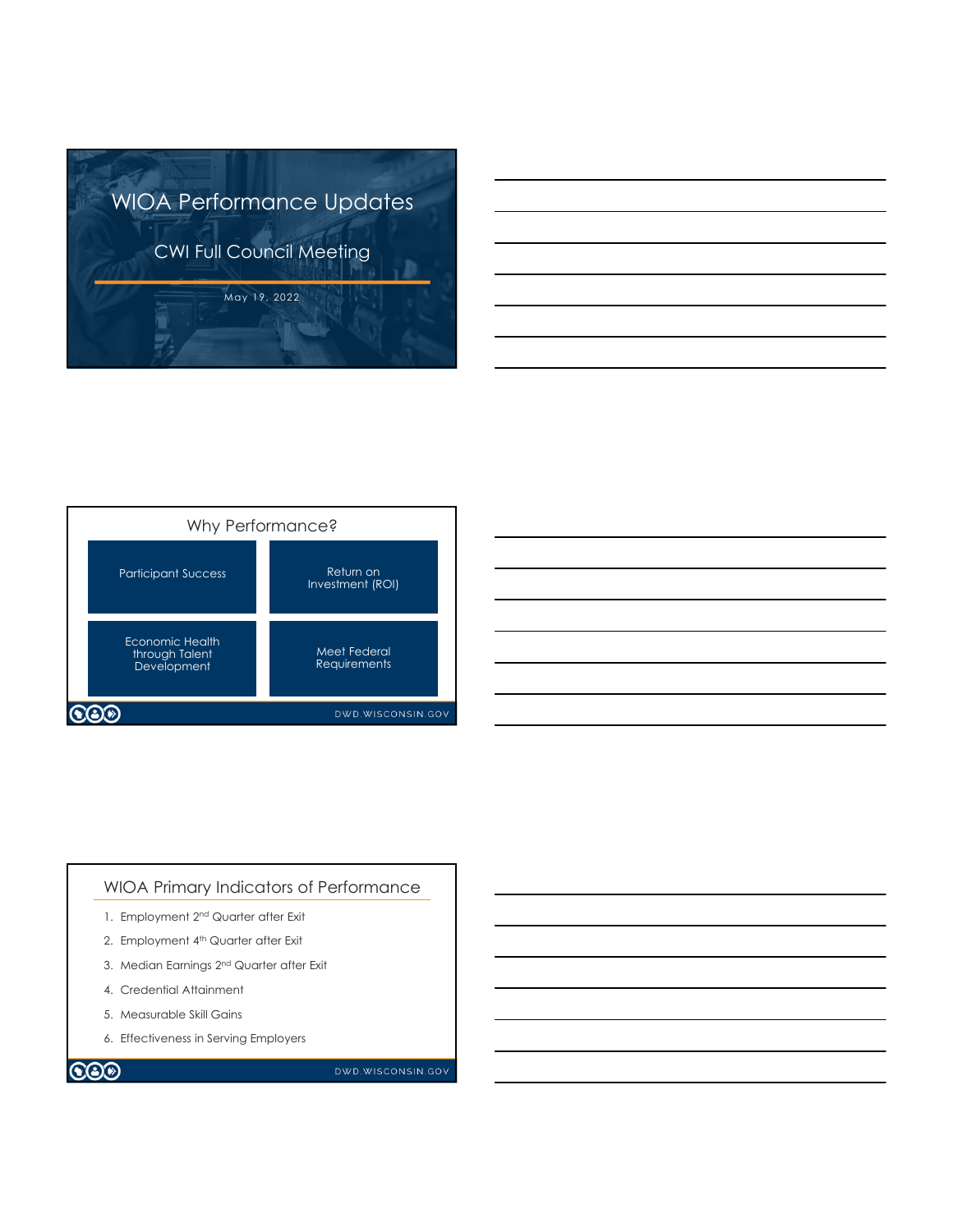|                                                                                                                                                          |                                                                | DOL Performance Levels Timeline<br><b>PY2020</b>                                                     |                                                                                                                                                                                |
|----------------------------------------------------------------------------------------------------------------------------------------------------------|----------------------------------------------------------------|------------------------------------------------------------------------------------------------------|--------------------------------------------------------------------------------------------------------------------------------------------------------------------------------|
| Negotiated<br>Performance<br>Levels                                                                                                                      | Program Year<br><b>Ends</b>                                    | Actual<br>Performance<br>Levels                                                                      | Adjusted<br>Performance<br>Levels/Indicator<br><b>Scores</b>                                                                                                                   |
| June 2020<br>DOI worked with<br>states to<br>determine the<br>Negotiated Levels<br>of Performance<br>for PY2020 &<br>PY2021 usina a<br>statistical model | June 2021<br>• PY2020 (July<br>2020-June 2021)<br><b>Fnded</b> | Sep 2021<br>Reported to<br>DOI in Annual<br>Performance<br>Report due Sep<br>30 <sup>th</sup> , 2021 | March/April 2022<br>• The Statistical<br>Adjustment Model<br>updated with<br>actual data.<br>performance se-<br>estimated, and<br>Adiusted<br>Performance<br>Levels calculated |
|                                                                                                                                                          |                                                                |                                                                                                      | DWD.WISCONSIN.GOV                                                                                                                                                              |

| <u> 1989 - Johann Stoff, deutscher Stoff, der Stoff, der Stoff, der Stoff, der Stoff, der Stoff, der Stoff, der S</u> |  |  |
|-----------------------------------------------------------------------------------------------------------------------|--|--|
| <u> 1989 - Johann Stoff, amerikansk politiker (d. 1989)</u>                                                           |  |  |
| <u> 1989 - Andrea Andrew Maria (h. 1989).</u>                                                                         |  |  |
| <u> 1989 - Andrea Santa Andrea Andrea Andrea Andrea Andrea Andrea Andrea Andrea Andrea Andrea Andrea Andrea Andr</u>  |  |  |
| <u> 1989 - Johann Stoff, amerikansk politiker (d. 1989)</u>                                                           |  |  |
| <u> 1989 - Johann Stoff, amerikansk politiker (d. 1989)</u>                                                           |  |  |
|                                                                                                                       |  |  |

## Levels vs Indicator Score

- The **negotiated level** of performance is the agreed upon target level of performance for PY 2020 prior to the start of PY 2020.
- The **adjusted level** of performance is the result of re-calculating the<br>negotiated level of performance once PY 2020 ends. It is calculated using<br>model estimates, data on actual program participants in PY 2020, and data<br>
- The **adjustment factor** is the total amount that the original negotiated level was adjusted.
- The **actual level** of performance shows the actual reported performance results for the indicator and includes the **individual indicator score** (i.e., the actual level divided by the adjusted level)
- LSAM 101 Performance Friday (https://dwd-sps.wisconsin.gov/WIOAPerformance)

**COD** 

DWD.WISCONSIN.GOV

| Program                      | Negotiated<br>Level | Adjusted<br>Level | Actual<br>Level | Indicator<br>Score | Cohort<br>Size | National<br><b>Actual Level</b> |
|------------------------------|---------------------|-------------------|-----------------|--------------------|----------------|---------------------------------|
| Title I Adult                | 76%                 | 82.3%             | 72.2%           | 87.6%              | 1.294          | 66.6%                           |
| Title I Dislocated<br>Worker | 81%                 | 81.1%             | 79.6%           | 98.2%              | 884            | 58.1%                           |
| Title I Youth                | 75%                 | 73.7%             | 76.6%           | 103.9%             | 798            | 68%                             |
| Title II WTCS                | 49%                 | <b>NA</b>         | 45.5%           | 92.9%              | 8.153          | 29.3%                           |
| Title III Wagner-<br>Peyser  | 71%                 | 76%               | 66.9%           | 88%                | 28.372         | 62%                             |
| Title IV DVR                 | <b>NA</b>           | <b>NA</b>         | 49.1%           | <b>NA</b>          | <b>NA</b>      | 48.6%                           |

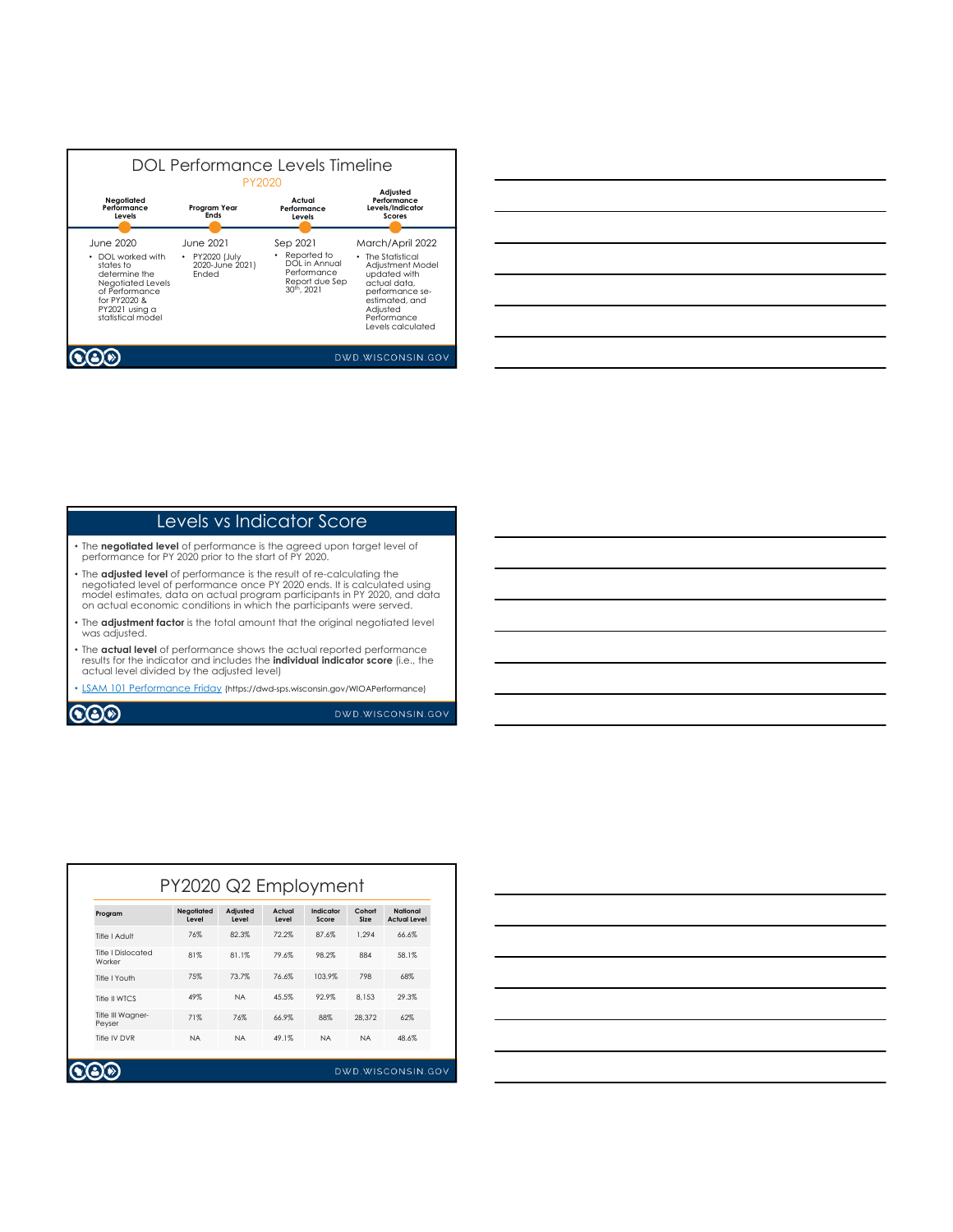| Program                             | Negotiated<br>Level | Adjusted<br>Level | Actual<br>Level | Indicator<br>Score | Cohort<br>Size | National<br><b>Actual Level</b> |
|-------------------------------------|---------------------|-------------------|-----------------|--------------------|----------------|---------------------------------|
| Title I Adult                       | 75%                 | <b>NA</b>         | 72.6%           | 96.8%              | 1.579          | 66.1%                           |
| <b>Title I Dislocated</b><br>Worker | 80%                 | <b>NA</b>         | 81.9%           | 102.4%             | 1.074          | 63.7%                           |
| Title I Youth                       | 74%                 | <b>NA</b>         | 72.7%           | 98.2%              | 1.003          | 65.5%                           |
| Title II WTCS                       | 46.5%               | <b>NA</b>         | 42.9%           | 92.3%              | 8.003          | 28.6%                           |
| Title III Wagner-<br>Peyser         | 70%                 | <b>NA</b>         | 68.9%           | 98.4%              | 26.620         | 62.1%                           |
| Title IV DVR                        | <b>NA</b>           | <b>NA</b>         | 46.8%           | <b>NA</b>          | <b>NA</b>      | 44%                             |



| Program                      | <b>Negotiated</b><br>Level | Adjusted<br>Level | Actual<br>Level | Indicator<br>Score | Cohort<br>Size | National<br><b>Actual Level</b> |
|------------------------------|----------------------------|-------------------|-----------------|--------------------|----------------|---------------------------------|
| Title I Adult                | \$5,800                    | \$5,738           | \$6,104         | 106.3%             | 934            | \$6,602                         |
| Title I Dislocated<br>Worker | \$8,000                    | \$8.163           | \$8,960         | 109.7%             | 704            | \$8,081                         |
| Title I Youth                | \$3,500                    | \$3.573           | \$3,771         | 105.5%             | 579            | \$3.599                         |
| Title II WTCS                | \$5,052                    | <b>NA</b>         | \$5.004         | 99%                | 3.711          | \$4.899                         |
| Title III Wagner-<br>Peyser  | \$6,200                    | \$6,267           | \$6.204         | 98.9%              | 18,980         | \$6.723                         |
| Title IV DVR                 | <b>NA</b>                  | <b>NA</b>         | \$2,738         | <b>NA</b>          | <b>NA</b>      | \$4,280                         |

| $\overline{\phantom{a}}$ |                                                             |  |
|--------------------------|-------------------------------------------------------------|--|
|                          |                                                             |  |
|                          |                                                             |  |
| $\overline{\phantom{a}}$ |                                                             |  |
| $\overline{\phantom{a}}$ |                                                             |  |
|                          |                                                             |  |
|                          |                                                             |  |
| ___                      |                                                             |  |
|                          | the control of the control of the control of the control of |  |

| Program                             | Negotiated | Adjusted  | Actual    | Indicator | Cohort    | National            |
|-------------------------------------|------------|-----------|-----------|-----------|-----------|---------------------|
|                                     | Level      | Level     | Level     | Score     | Size      | <b>Actual Level</b> |
| Title I Adult                       | 65%        | <b>NA</b> | 72.8%     | 112%      | 701       | 71.2%               |
| <b>Title I Dislocated</b><br>Worker | 68%        | <b>NA</b> | 72.3%     | 106.3%    | 480       | 70.6%               |
| Title I Youth                       | 60%        | <b>NA</b> | 58.6%     | 97.7%     | 669       | 59.5%               |
| Title II WTCS                       | 33%        | <b>NA</b> | 38.4%     | 116.4%    | 2.118     | 25.9%               |
| Title III Wagner-<br>Peyser         | <b>NA</b>  | <b>NA</b> | <b>NA</b> | <b>NA</b> | <b>NA</b> | <b>NA</b>           |
| Title IV DVR                        | <b>NA</b>  | <b>NA</b> | 28.8%     | <b>NA</b> | <b>NA</b> | 23.2%               |

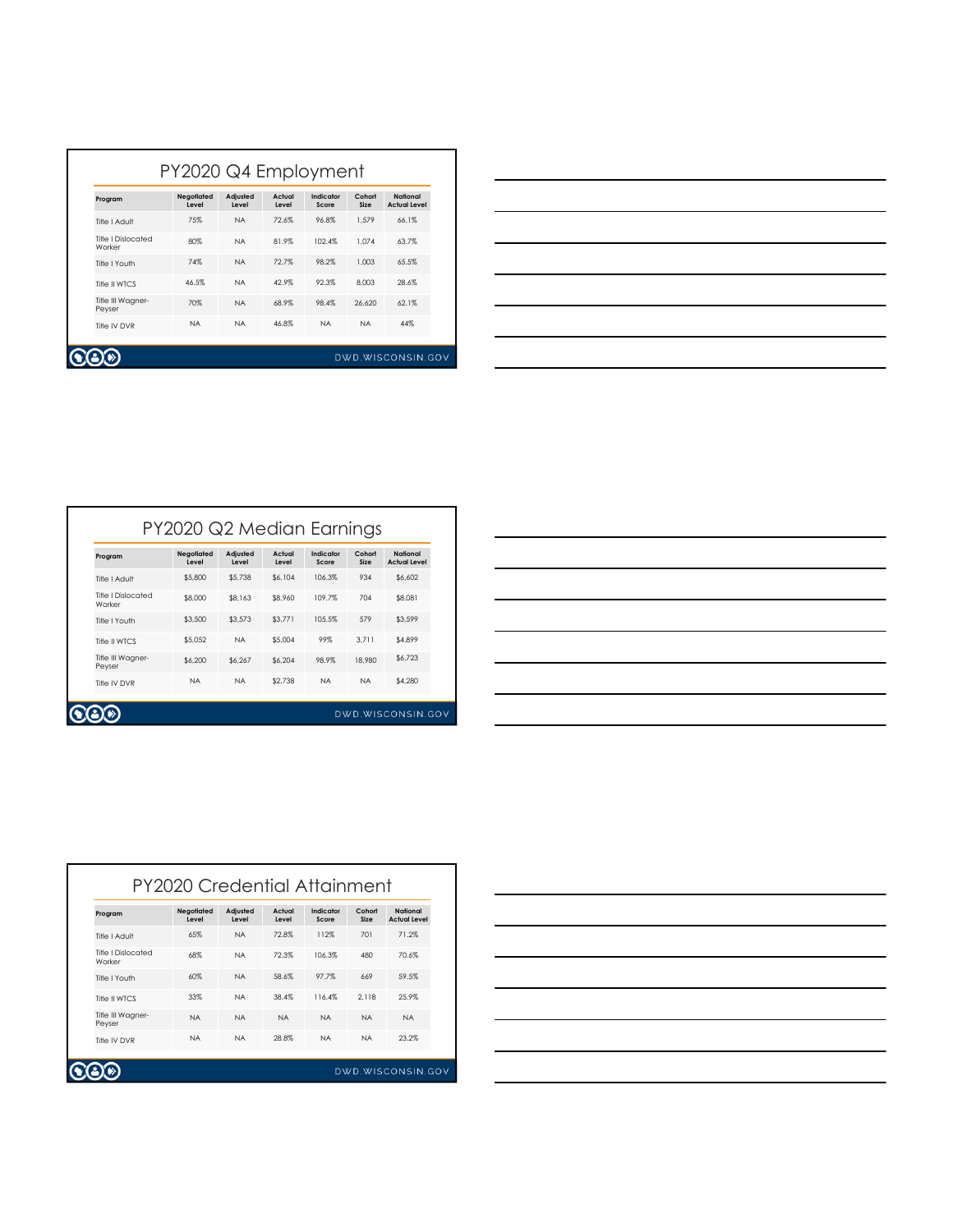| Program                      | <b>Negotiated</b><br>Level | Adjusted<br>Level | Actual<br>Level | Indicator<br>Score | Cohort<br>Size | National<br><b>Actual Level</b> |
|------------------------------|----------------------------|-------------------|-----------------|--------------------|----------------|---------------------------------|
| Title I Adult                | 40%                        | <b>NA</b>         | 58.2%           | 145.5%             | 857            | 61.2%                           |
| Title I Dislocated<br>Worker | 45%                        | <b>NA</b>         | 73.8%           | 164%               | 694            | 62.3%                           |
| Title I Youth                | 32%                        | <b>NA</b>         | 53.8%           | 168.1%             | 80.5           | 53.8%                           |
| Title II WTCS                | 53%                        | <b>NA</b>         | 52%             | 98%                | 9.170          | 34.7%                           |
| Title III Wagner-<br>Peyser  | <b>NA</b>                  | <b>NA</b>         | <b>NA</b>       | <b>NA</b>          | <b>NA</b>      | <b>NA</b>                       |
| Title IV DVR                 | 40%                        | <b>NA</b>         | 47.2%           | 118%               | <b>NA</b>      | 43.3%                           |



| <b>JVSG</b>        |         |            |                    |                    |  |  |  |  |
|--------------------|---------|------------|--------------------|--------------------|--|--|--|--|
| Indicator          | Actual  | Negotiated | Indicator<br>Score | <b>Cohort Size</b> |  |  |  |  |
| Q2 Employment      | 63.6    | 64         | 99.4%              | 1,006              |  |  |  |  |
| Q4 Employment      | 59.9    | 63         | 95.1%              | 982                |  |  |  |  |
| Q2 Median Earnings | \$8,081 | \$6,200    | 130.3%             | 640                |  |  |  |  |

| <b>VO</b> |  |
|-----------|--|

|                    | <b>TAA</b> |            |                    |                    |  |  |  |  |
|--------------------|------------|------------|--------------------|--------------------|--|--|--|--|
| Indicator          | Actual     | Negotiated | Indicator<br>Score | <b>Cohort Size</b> |  |  |  |  |
| Q2 Employment      | 77.5       | 76.3       | 101.6%             | 276                |  |  |  |  |
| Q4 Employment      | 83         | <b>NA</b>  | <b>NA</b>          | 324                |  |  |  |  |
| Q2 Median Earnings | \$10,302   | \$9,882    | 104.3%             | 214                |  |  |  |  |
| CAR                | 78.2       | <b>NA</b>  | <b>NA</b>          | 142                |  |  |  |  |
| <b>MSG</b>         | 73.7       | <b>NA</b>  | <b>NA</b>          | 194                |  |  |  |  |
|                    |            |            |                    |                    |  |  |  |  |
|                    |            |            |                    |                    |  |  |  |  |
|                    |            |            |                    | DWD.WISCONSIN.GOV  |  |  |  |  |

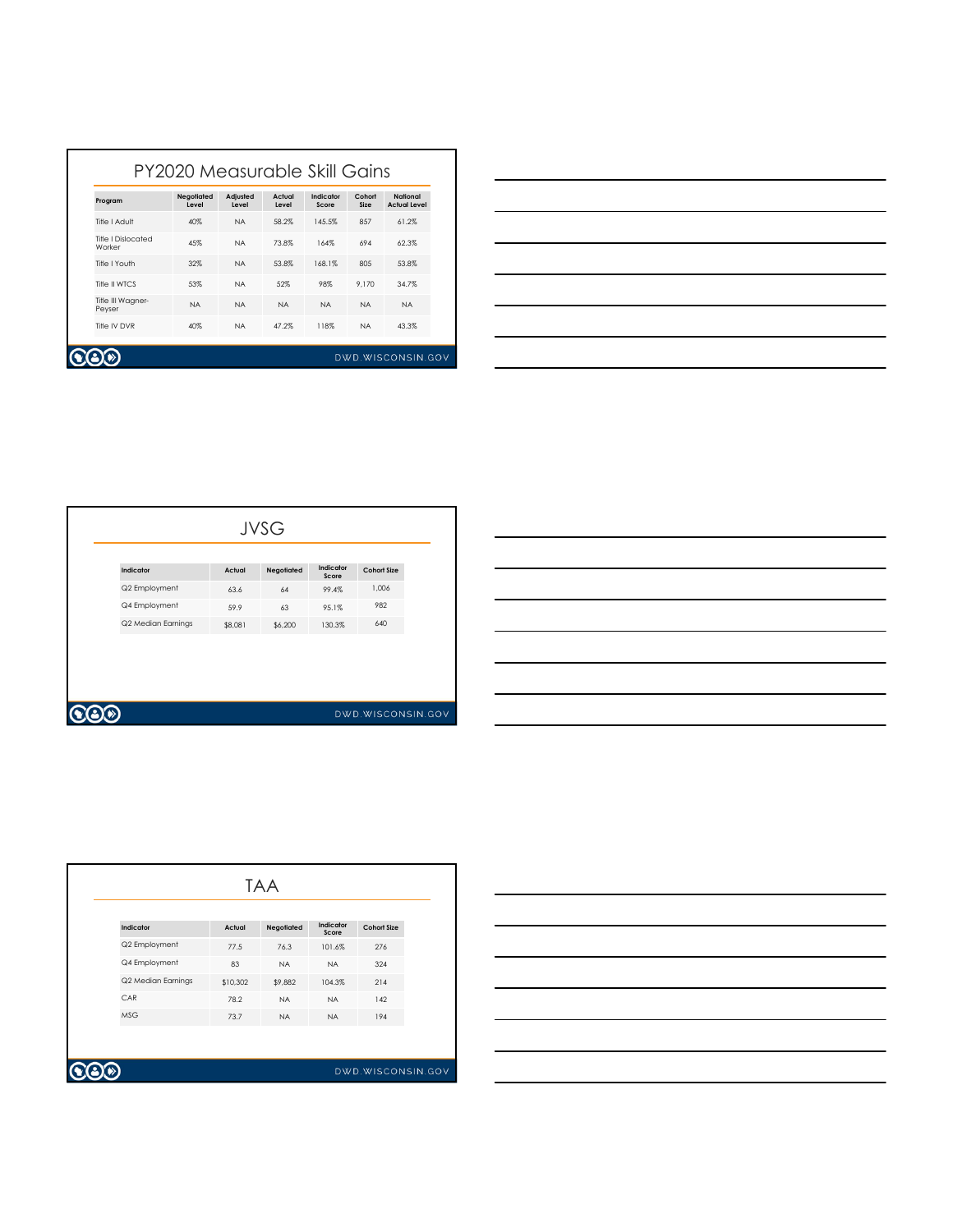





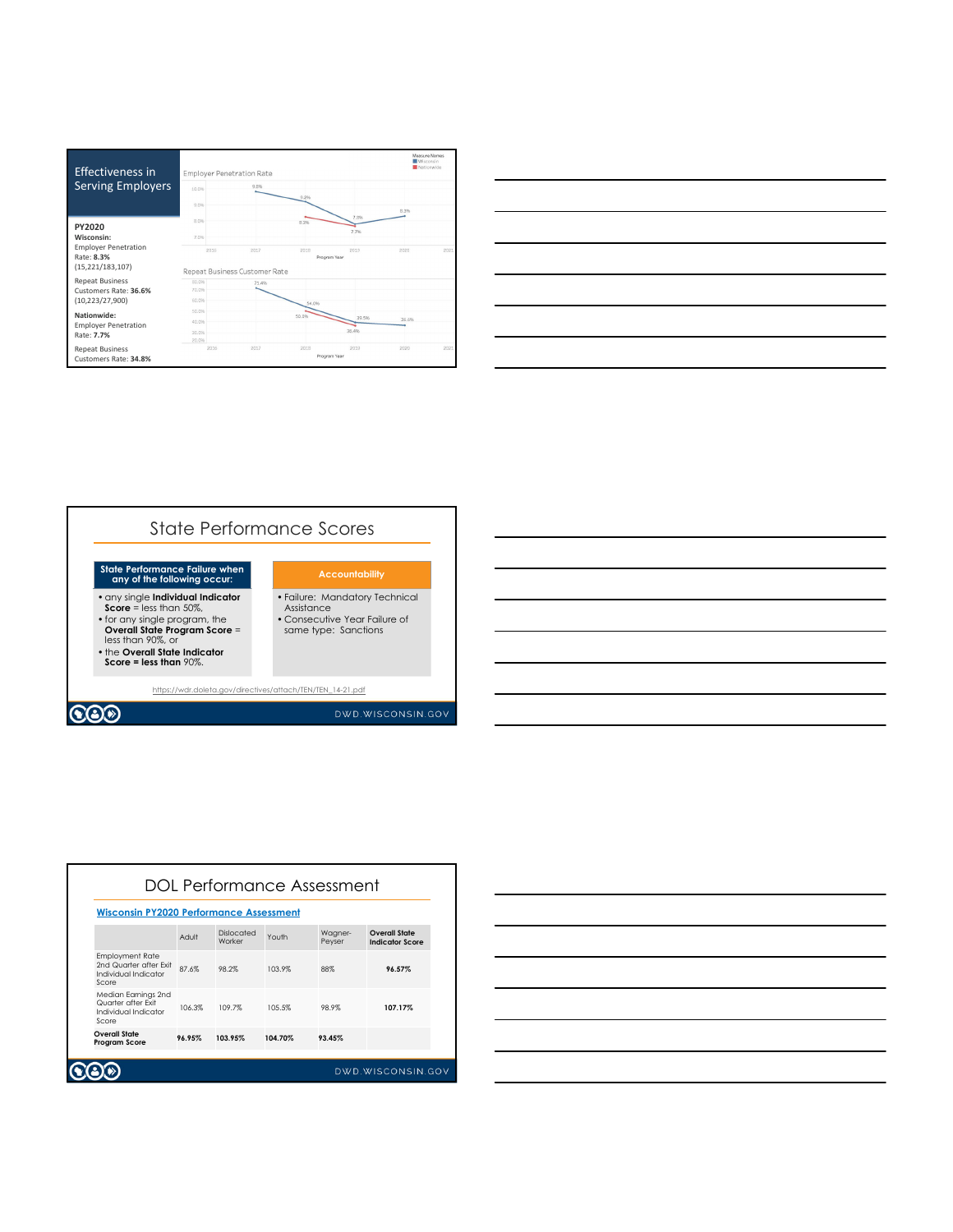## DE Performance Assessments

Department of Education programs

- Title II (WTCS)
- Title IV (Vocational Rehabilitation)

**Not assessed for PY2020 or PY2021, first year will be PY2022** 

 $\bigcircledS$ 

DWD.WISCONSIN.GOV

## Title I Local Performance Assessment

**Performance Failure** if a Local Individual Indicator Score is below 50%. **Performance Sanctions**

- If a WDA fails to achieve an Individual Indicator Score of at least **50%** for either the *Employment Rate 2nd Quarter* after *Exit or Median Earnings 2nd Quarter after Exit* indicators in PY 20 or PY 21, the LWDB must receive technical assistance and develop an improvement plan.
- If 3 consecutive years of failure, the Governor shall take corrective actions as described in WIOA sec.  $116(g)$ .

 $y/11/11.11.$ ht

https://dwd.wisconsin.gov/wioa/policy/11/11.8.htm https://dwd.wisconsin.gov/wioa/policy/11/11.10.htm

 $\bigcircledS$ 

DWD.WISCONSIN.GOV